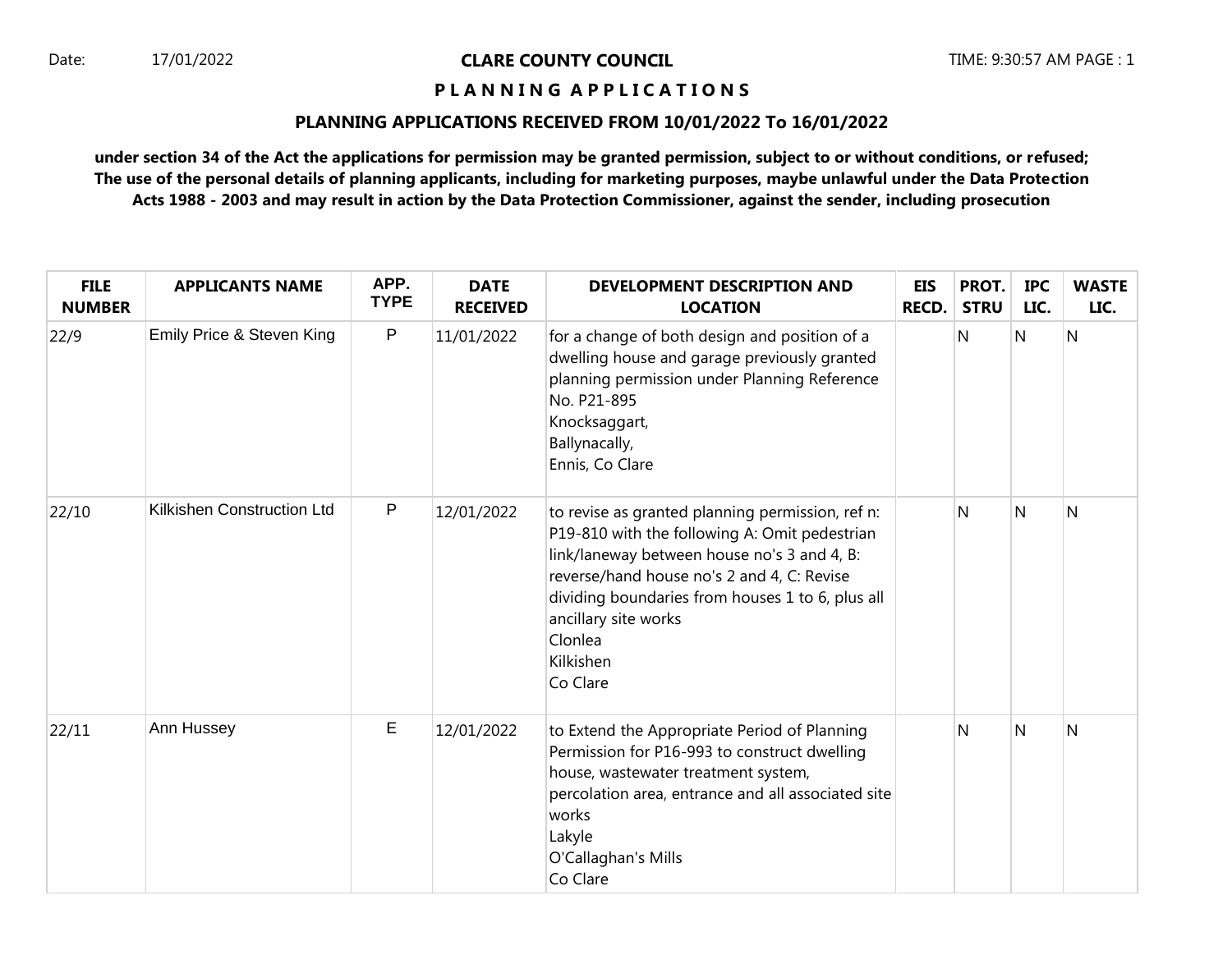## Date: 17/01/2022 **CLARE COUNTY COUNCIL** TIME: 9:30:57 AM PAGE : 1

## **P L A N N I N G A P P L I C A T I O N S**

### **PLANNING APPLICATIONS RECEIVED FROM 10/01/2022 To 16/01/2022**

**under section 34 of the Act the applications for permission may be granted permission, subject to or without conditions, or refused; The use of the personal details of planning applicants, including for marketing purposes, maybe unlawful under the Data Protection Acts 1988 - 2003 and may result in action by the Data Protection Commissioner, against the sender, including prosecution**

| 22/12 | Orla Vaughan     | P | 12/01/2022 | the development will consist of a new dwelling<br>house, shed, site entrance, wastewater<br>treatment system and associated site works<br>Maghera<br>Tulla<br>Ennis, Co Clare                                                                                                                 | N | N | N              |
|-------|------------------|---|------------|-----------------------------------------------------------------------------------------------------------------------------------------------------------------------------------------------------------------------------------------------------------------------------------------------|---|---|----------------|
| 22/13 | Sean O'Connell   | P | 13/01/2022 | to RETAIN the existing house substructure as<br>granted under P06/2930. For PERMISSION to<br>complete the dwelling house as granted under<br>P06/2930 and to install a proprietary wastewater<br>treatment system along with ancillary site works<br>Fintra Beg<br>Miltown Malbay<br>Co Clare | N | N | $\overline{N}$ |
| 22/14 | Garry O'Sullivan | P | 14/01/2022 | to construct a new dwelling house and garage<br>complete with an access road, sewage treatment<br>system and ancillary works<br>Furroor<br>Kilmaley<br>Ennis<br>Co. Clare                                                                                                                     | Ν | N | N              |